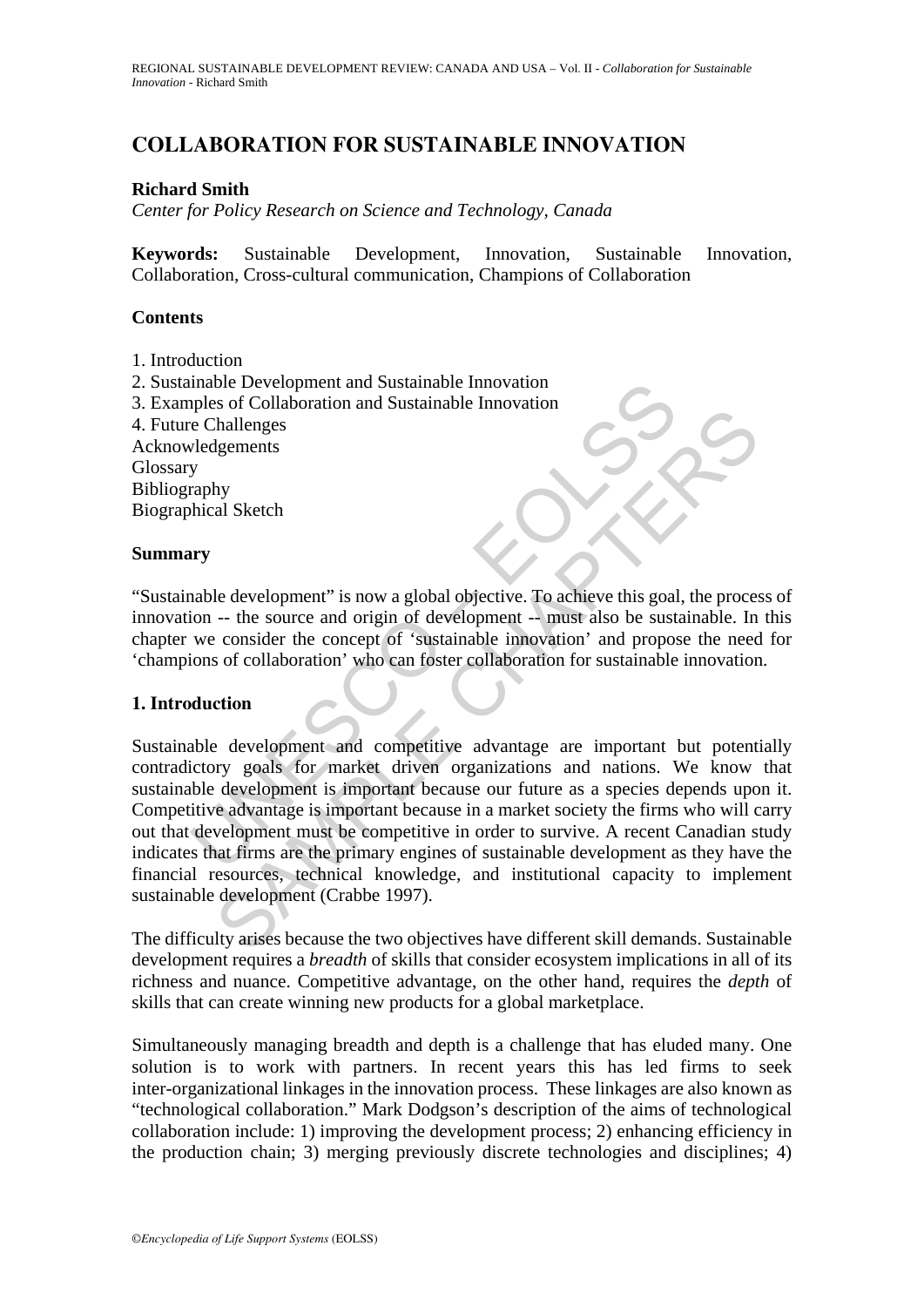learning through information exchange; 5) corporate strategies; and 6) public policies (Dodgson, 1993). Many of these activities increase an organization's capabilities for managing breadth and depth and thereby contribute to sustainable innovation.

-

- -
- -

## TO ACCESS ALL THE **10 PAGES** OF THIS CHAPTER, Visit: http://www.eolss.net/Eolss-sampleAllChapter.aspx

#### **Bibliography**

Allen, P. (2004), Together at the Table, Penn State Press, 248 pp. [One of the few books which deal with food security in first world countries in this case, the United States. It includes a chapter on projects funded by public programs in sustainable agriculture and food security.]

Visit: http://www.colss.net/Eolss-sampleAllChapter.a<br>
apply<br>
(2004), Together at the Table, Penn State Press, 248 pp. [One of the few book<br>
inty in first world countries in this case, the United States. It includes a chapt y<br>
204), Together at the Table, Penn State Press, 248 pp. [One of the few books which deal<br>
in first world countries in this case, the United States. It includes a chipter on projects fu<br>
in grams in sustainable agricultu Allenby, B. R. and D.J. Richards, (1994). The Greening of Industrial Ecosystems, National Academy Press, Washington. 226 pp. [Sustainable development in industrialized societies such as Canada and the United States requires collaboration among industry, the professions, government and the general public. This collection of papers include articles from all those areas, It offers examples of dynamic modeling that can be used for sustainable ecosystem management in industrialized environments.]

Green, K., P. Groenewegen and P.S. Hofman,(2001). Ahead of the Curve: Cases of Innovation in Environmental Management, Springer, 244 pp., [Describes how organizations are going beyond regulatory expectations to arrive at more solid environmental sensitivity in use and management of innovation]

Mehdi K-P., (2004), Innovations Through Information Technology, Idea Group Inc, Hershey, PA, U.S.A., 1458 pp. [Provides a collection of unique perspectives on issues surrounding the management of information technology in organizations around the world including the United States and the ways in which these issues are addressed.]

Blumenfeld, K. (1991). "Focus on Environment: Managing the Product Life Cycle." Management Review 80(3): 30-31.

BCSD (1992). Report on Technology Cooperation, Business Council for Sustainable Development. Burgelman, R.A., M.A. Maidique, et al. (1996). Technology, Innovation, and Strategy: A General Management Perspective. Strategic Management of Technology and Innovation. Chicage, Irwin: 1-31

CERF (1996). Creating the 21<sup>st</sup> Century through Innovation, Civil Engineering Research Foundation, Washington, D.C. USA.

Crabbe, P. (1997). Sustainable Development: Concepts, Measures, Market and Policy Failure at the Open Economy, Industry and Firm Levels. Ottawa, Institute fro Research on Environment and Open Economy, University of Ottawa.

Elliott, J.A. (1994). An Introduction to Sustainable Development –The developing world. New York, Routledge.

Gertler, N. and J.R. Ehrenfeld (1995). "A Down-to-Earth Approach to Clean Production." Technology Review (February/ March 1996): 48-54.

Kao.J. (1996). Jamming: The art and discipline of creativity. New York, Harper Collins.

Kanter, R.M. (1988). " When a Thousand Flowers Bloom: Structural, Collective, and Social Conditions for Innovation in Organization." Research in Organizational Behavior **10:** 169-211.